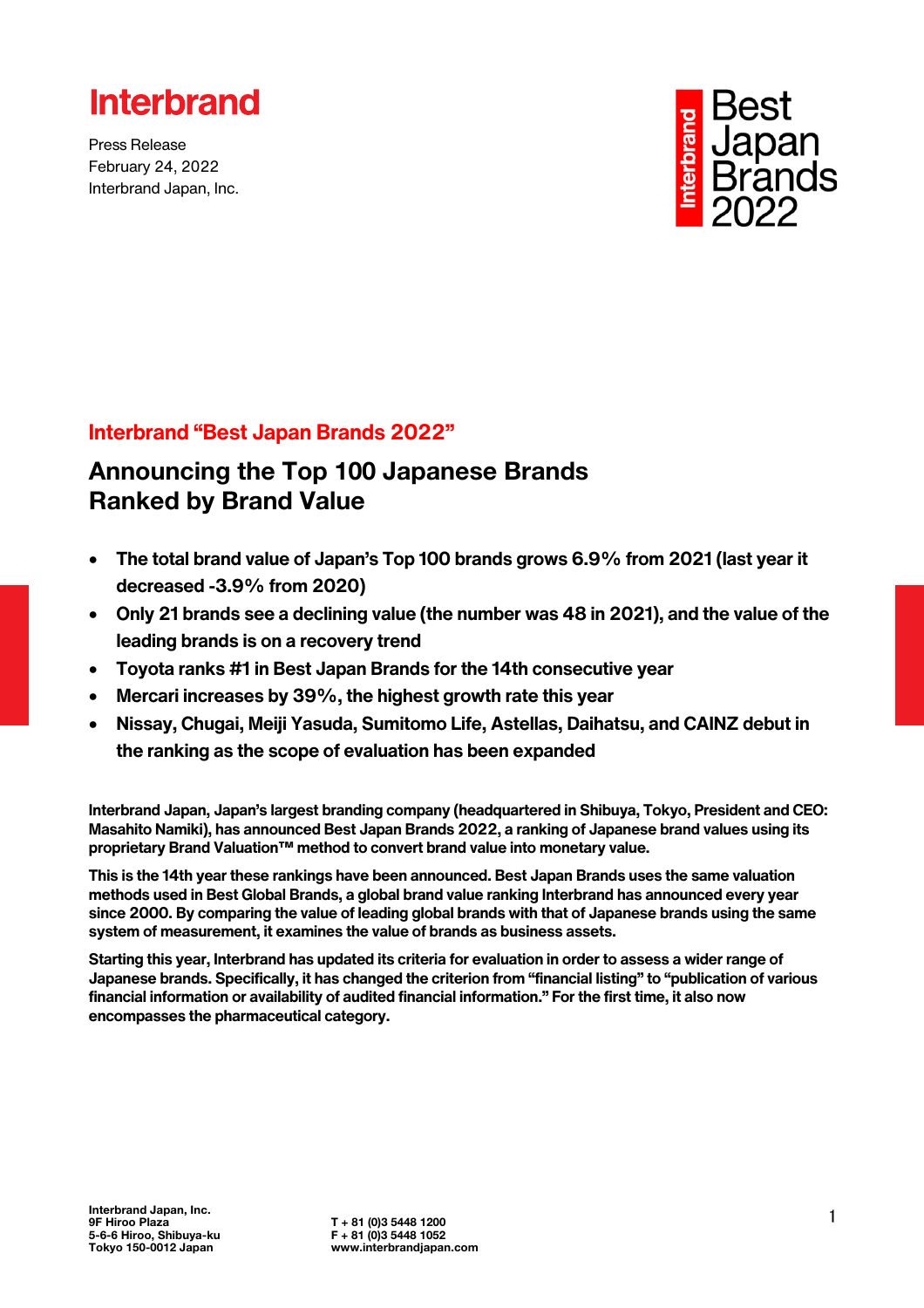### **Overview of Best Japan Brands 2022**

The average year-on-year growth rate of all 100 brands ranked in Best Japan Brands 2022 was +8.6% (last year it shrank -0.5%), the number of brands with a decrease in value was 21 (it was 48 last year), and the total brand value of the top 100 brands was \$254 billion (+6.9% year-on-year). All these measures show signs of a recovery in brand value despite the prolonged Covid-19 epidemic.

An analysis of the commonalities among brands that have significantly increased their brand value confirms the trend toward high levels of Trust, Agility, and Participation among the 10 elements of the Brand Strength Analysis (see page 9). Compared to the 2021, when the three factors of Trust, Agility, and Empathy had a high impact, we can see a change in the growth of brands that can co-create value with customers (Participation), rather than the ability to understand customer needs (Empathy), in addition to Trust and Agility.

Covid-19 has brought both uncertainty and possibility into the brand mix, and the environment surrounding people is changing rapidly. A strategy based solely on the corporate perspective, as has been the case in the past, will not gain popular support and may even jeopardize the survival of a sustainable society.

Interbrand believes that we have entered an era in which it is necessary to develop a "Human Strategy" that focuses on the ambiguous thing called "people"—charting a course for future growth by understanding people's deepest thoughts and feelings, such as the behavior of customers and the criteria for making decisions, and the attitudes and backgrounds of employees working for companies, which have changed dramatically over the past few years and continue to change.

To grow its business in the future, each brand needs to have a North Star as its destination and a foundation for its activities, and that foundation needs to be a solid, unshakeable truth. Purpose and humanity play a role, and it is the role of the brand to give it a soul.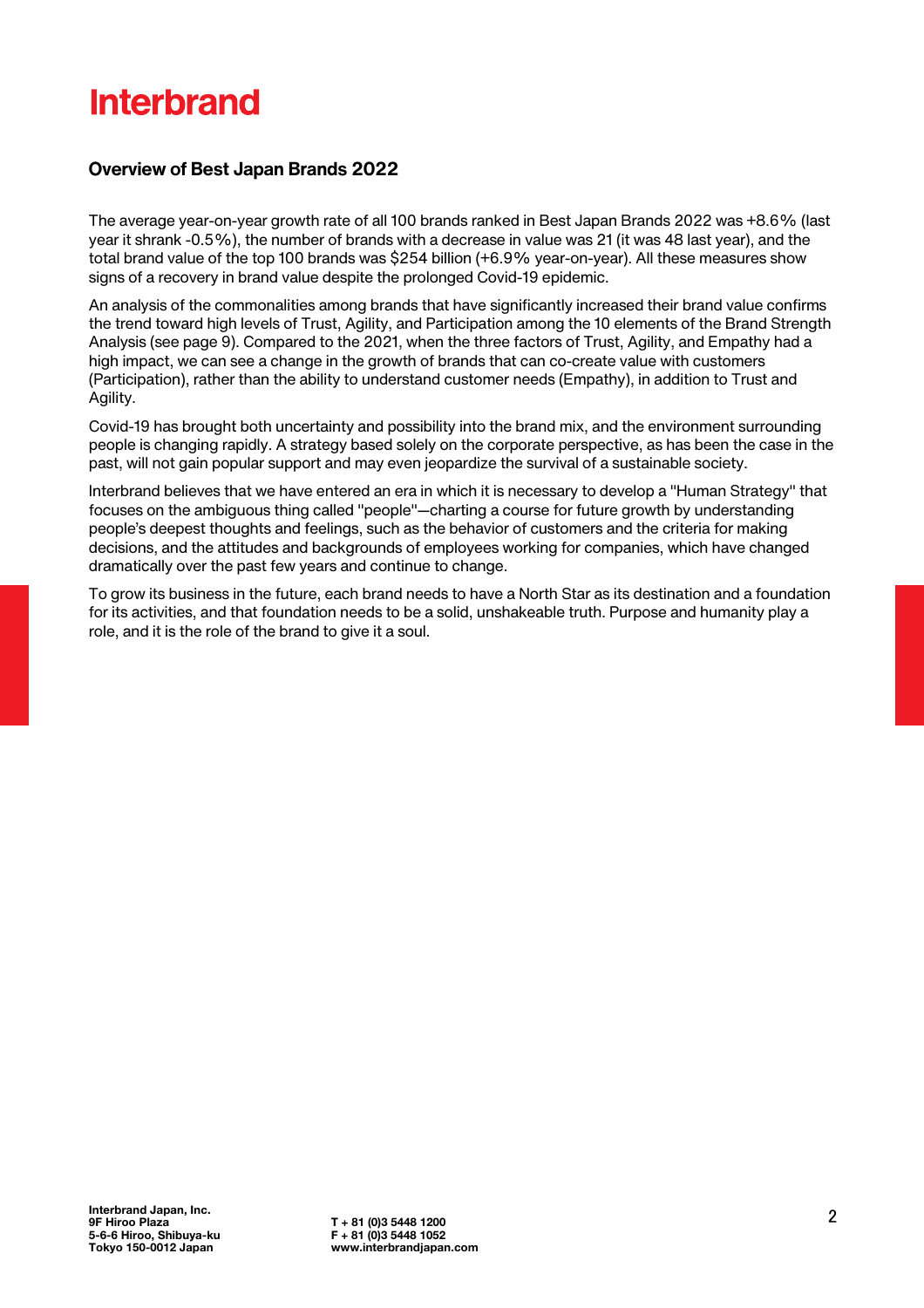### **Top 5 Growing Brands (year-on-year growth of brand value)**

#### **Mercari (89th, +39% YoY)**

In line with its mission of "creating a global marketplace that generates new value," Mercari is further promoting cross-border sales and strengthening this service through synergies with Mercoin, Merpay, etc.

In response to the growing desire to use the service among middle-aged and older people, it is expanding its target audience by distributing the "Mercari Set for 60 and up." In addition, it has partnered with Uber in the U.S. to launch "Mercari Local," established a group company, Souzoh, to plan, develop, and operate new businesses, and launched the "Mercari Shops" business which enables users to set up stores within Mercari.

#### **Fujifilm (36th, +34% YoY)**

Fujifilm has restructured its operations into four business segments: Healthcare, Materials, Business Innovation, and Imaging, leveraging the advanced and unique technological capabilities cultivated through its photography business. Group company Fuji Xerox Co., Ltd. has also changed its name to FUJIFILM Business Innovation Corp.

Campaigns such as "NEVER STOP 2021" and "Accelerate your business success" convey a consistent message globally. The Group is promoting e-learning using the FUJIFILM Corporate Movie to increase understanding of its vision among all employees in Japan and overseas, and is accelerating the development of a new Fujifilm brand.

#### **Ajinomoto (37th, +30% YoY)**

Since its mid-term management plan in 2017, Ajinomoto has promoted long-term, continuous brand management based on the visualization of brand value. Ajinomoto has incorporated the concept of ASV (Ajinomoto Group Shared Value), which creates economic value by solving social issues through business and creating value together with local communities and society, into a system called the "Corporate Value Enhancement Cycle."

Under the strong leadership of its management, Ajinomoto's Purpose Branding aims to improve people's wellness by solving food and health issues. This has also led to strong business performance as the brand's purpose is evaluated through customer experiences, such as in the comments of respondents to its survey: "I sympathize with the Eat Well, Live Well catchphrase, it contains all my thoughts." This has resulted in an 86% increase in brand value growth over the six years since Best Japan Brands 2016.

#### **WORKMAN (70th, +29% YoY)**

WORKMAN aims to be a company that is friendly both to the environment and to its users, and is strengthening its business model and product development to reduce its impact on the global environment. It has developed products and services that focus on women raising children, such as the "Mom's Easy Fitting Room," and has entered the outdoor equipment business through joint development with solo campers and backpackers.

In a survey, WORKMAN received many comments such as "they understand our needs" and "they have products that we want," which emphasize the value of the WORKMAN customer experience. The company is taking innovative approaches to employee satisfaction such as eliminating overtime, deadlines, sales targets, and internal events, and developing products in an environment free of employee stress.

 $T + 81$  (0)3 5448 1200<br>F + 81 (0)3 5448 1052 www.interbrandiapan.com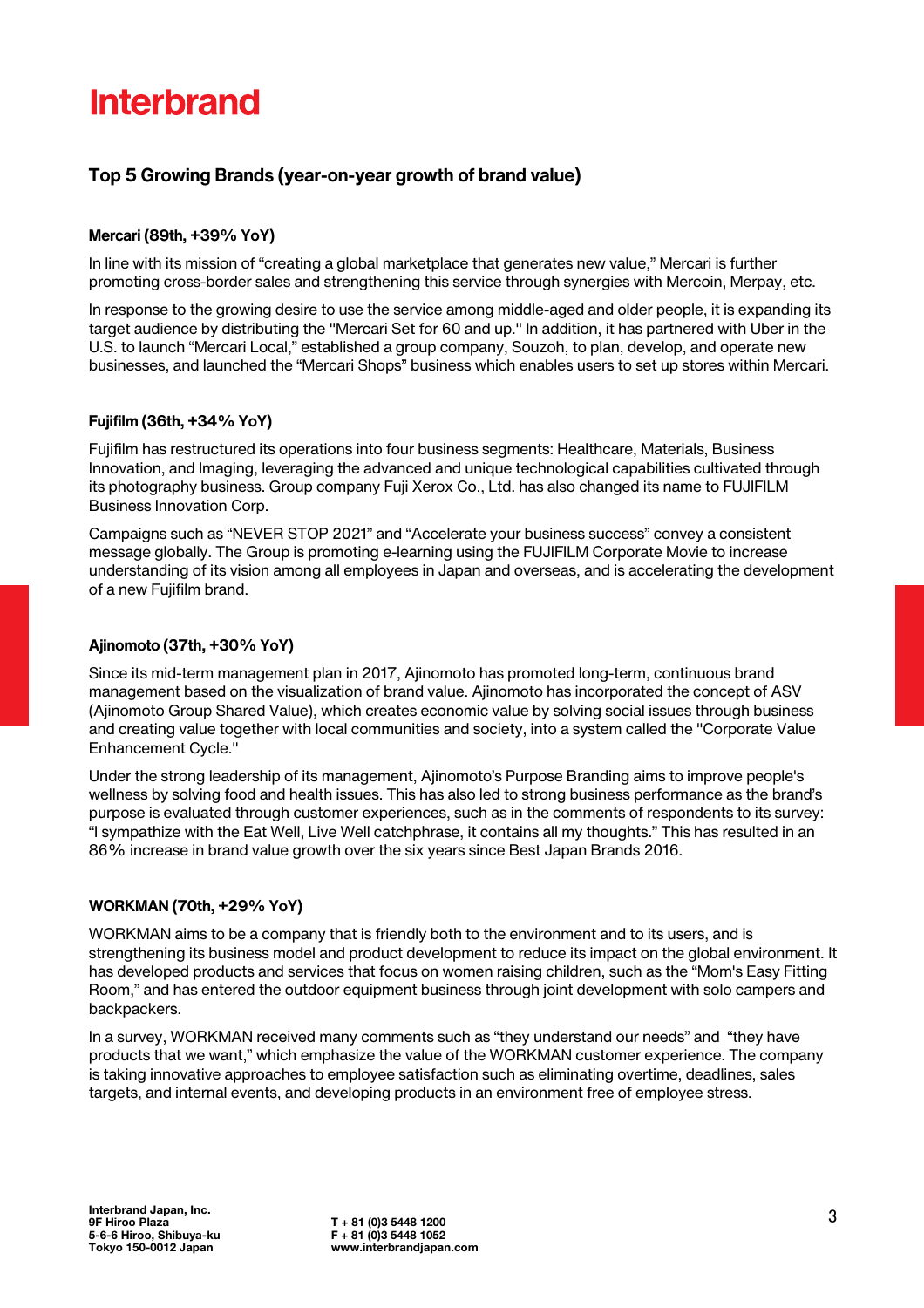#### **Nitori (59th, +29% YoY)**

While its competitors struggle, Nitori has achieved 34 consecutive quarters of sales and profit growth. The company's motto is "to provide people around the world with the richness of home." In February 2021, Nitori established "Coordinate for Everyone" as its philosophy, aiming to realize the "richness of housing." In a survey conducted by Interbrand, it was rated as a brand that "never stops developing products from the customer's perspective."

Based on its strengths as a manufacturing, logistics, and IT retailer, Nitori constantly takes on new challenges and evolves, such as its business integration with Shimachu, the expansion of its home appliance business, the N+ apparel brand for adult women from the Nitori Group, and the N-Warm and N-Cool bedding brands.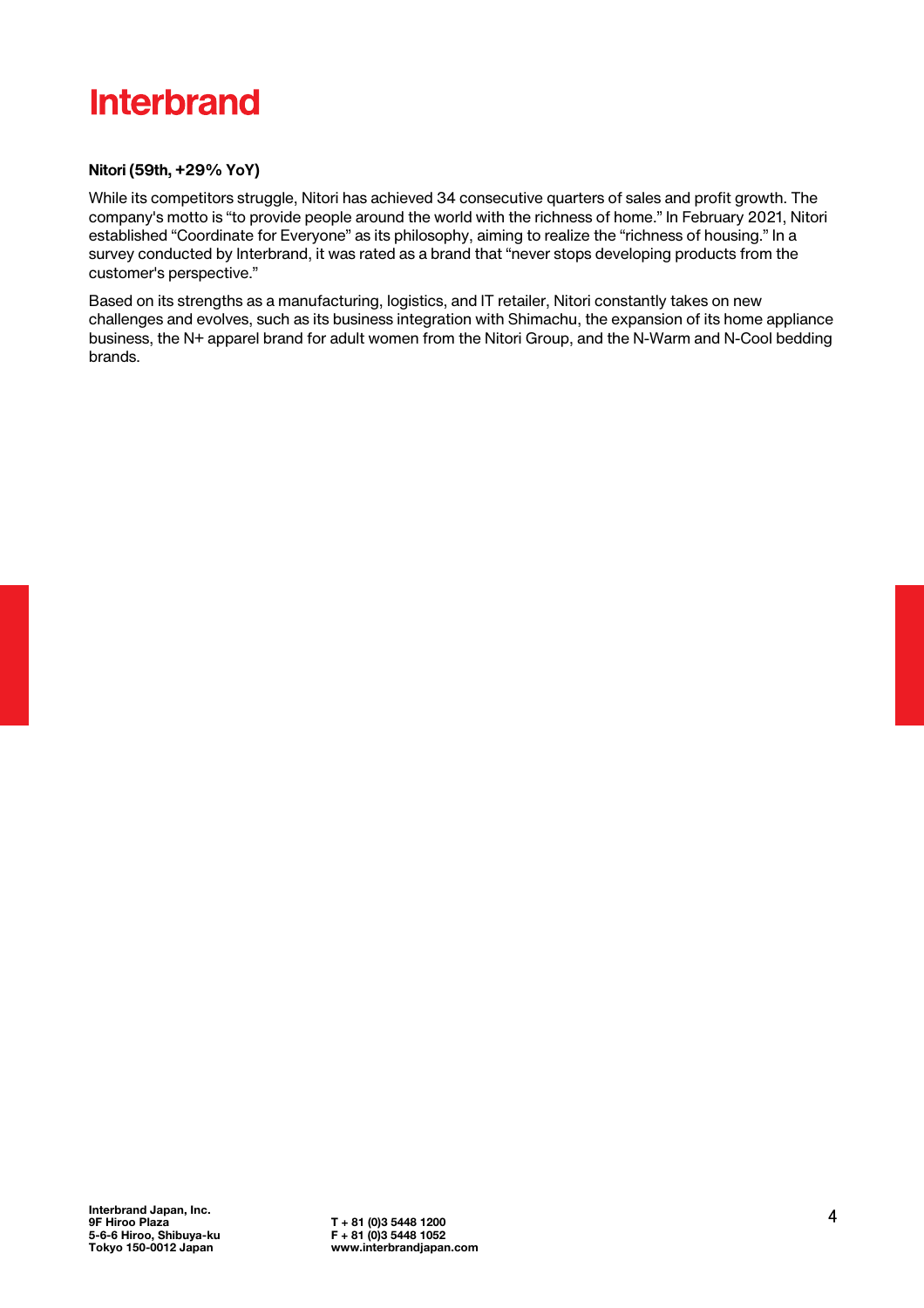### **BestJapanBrands2022 (#1 to#50)**

| 2022<br>Ranking | 2021<br>Ranking | <b>Brand</b>        | Sector                                | <b>Brand Value</b><br>$(US \, m\$ | Change in<br><b>Brand Value</b> | Ratio of<br>Overseas Sales<br>(FY2020) | Global/<br><b>Domestic</b> |         |
|-----------------|-----------------|---------------------|---------------------------------------|-----------------------------------|---------------------------------|----------------------------------------|----------------------------|---------|
| 1               | 1               | Toyota              | Automotive                            | 54,107                            | 5%                              |                                        | 68% Global                 | *1      |
| $\overline{2}$  | $\overline{2}$  | Honda               | Automotive                            | 21,315                            | $-2%$                           |                                        | 83% Global                 | *1      |
| 3               | 3               | Sony                | Electronics                           | 14,445                            | 20%                             |                                        | 67% Global                 | *1      |
| 4               | 4               | Nissan              | Automotive                            | 11,131                            | 5%                              |                                        | 80% Global                 | *1      |
| 5               | 8               | Nintendo            | Electronics                           | 9,197                             | 26%                             |                                        | 77% Global                 | *1      |
| 6               | 6               | <b>UNIQLO</b>       | Apparel                               | 9,096                             | 13%                             |                                        | 52% Global                 |         |
| $\overline{7}$  | 7               | NTT DOCOMO          | Telecommunications                    | 6,939                             | $-9%$                           | ÷                                      | Domestic                   | *8      |
| 8               | 5               | Canon               | Electronics                           | 6,897                             | $-14%$                          |                                        | 74% Global                 | *1      |
| 9               | 9               | Panasonic           | Electronics                           | 5,832                             | 0%                              |                                        | 54% Global                 | *1      |
| 10              | 11              | SoftBank            | Telecommunications                    | 5,435                             | 10%                             |                                        | 8% Domestic                |         |
| 11              | 10              | <b>MUFG</b>         | <b>Financial Services</b>             | 5,114                             | $-4%$                           |                                        | 46% Global                 |         |
| 12              | 12              | au                  | Telecommunications                    | 4,478                             | $-2%$                           | Less than 10% Domestic                 |                            |         |
| 13              | 13              | Subaru              | Automotive                            | 4,303                             | 5%                              |                                        | 82% Global                 |         |
| 14              | 14              | Recruit             | Media                                 | 3,968                             | 17%                             |                                        | 45% Domestic *4            |         |
| 15              | 20              | Suntory             | Food & Beverages                      | 3,624                             |                                 | $\blacksquare$                         | Domestic *2, *8            |         |
| 16              | 15              | Rakuten             | Technology                            | 3,358                             | 1%                              |                                        | 18% Domestic               |         |
| 17              | 16              | <b>Bridgestone</b>  | Automotive                            | 3,136                             | 0%                              |                                        | 81% Global                 |         |
| 18              | 17              | Kao                 | <b>Personal Care</b>                  | 3,072                             | 7%                              |                                        | 38% Global                 |         |
| 19              | 23              | Asahi               | Food & Beverages                      | 3,018                             | 25%                             |                                        | 40% Domestic               | $*_{4}$ |
| 20              | 19              | Shiseido            | <b>Personal Care</b>                  | 2,966                             | 9%                              |                                        | 64% Global                 |         |
| 21              | 18              | 7-Eleven            | Retail                                | 2,715                             | $-3%$                           |                                        | 40% Global                 |         |
| 22              | 22              | Kirin               | Food & Beverages                      | 2,526                             | 2%                              |                                        | 36% Domestic *4            |         |
| 23              | 26              | Daikin              | Machinery                             | 2,477                             | 25%                             |                                        | 77% Global                 |         |
| 24              | 21              | SMBC                | <b>Financial Services</b>             | 2,438                             | $-3%$                           |                                        | 35% Global                 |         |
| 25              | 24              | <b>Tokio Marine</b> | <b>Financial Services</b>             | 2,218                             | 9%                              |                                        | 37% Global                 |         |
| 26              | 25              | Suzuki              | Automotive                            | 2,048                             | 2%                              |                                        | 63% Global                 |         |
| 27              | 31              | Shimano             | Machinery                             | 1,866                             | 27%                             |                                        | 88% Global                 |         |
| 28              | 30              | Yamaha              | Diversified                           | 1,801                             | 22%                             |                                        | 86% Global                 | *3      |
| 29              | 29              | Unicharm            | Personal Care                         | 1,794                             | 14%                             |                                        | 60% Global                 |         |
| 30              | 28              | Komatsu             | Machinery                             | 1,733                             | 5%                              |                                        | 82% Global                 |         |
| 31              | 33              | Hitachi             | Diversified                           | 1,709                             | 26%                             |                                        | 52% Global                 |         |
| 32              | 32              | <b>MUJI</b>         | Retail                                | 1,466                             | 0%                              |                                        | 32% Global                 |         |
| 33              | 27              | Mizuho              | <b>Financial Services</b>             | 1,390                             | $-20%$                          |                                        | 31% Global                 |         |
| 34              | 34              | <b>NISSIN</b>       | Food & Beverages                      | 1,333                             | 3%                              |                                        | 28% Global                 | *5      |
| 35              | 35              | Mazda               | Automotive                            | 1,294                             | 8%                              |                                        | 79% Global                 |         |
| 36              | 38              | Fujifilm            | Diversified                           | 1,282                             | 34%                             |                                        | 58% Global                 |         |
| 37              | 43              | Ajinomoto           | Food & Beverages                      | 1,208                             | 30%                             |                                        | 57% Global                 |         |
| 38              | 37              | Mitsubishi Estate   | <b>Construction &amp; Real Estate</b> | 1,202                             | 20%                             |                                        | 10% Domestic               |         |
| 39              | 39              | <b>DENSO</b>        | Automotive                            | 1,099                             | 15%                             |                                        | 55% Global                 |         |
| 40              | 40              | <b>OMRON</b>        | Electronics                           | 1,088                             | 14%                             |                                        | 58% Global                 |         |
| 41              | 44              | Kubota              | Machinery                             | 1,075                             | 16%                             |                                        | 68% Global                 |         |
| 42              | 41              | Fujitsu             | <b>Business Services</b>              | 1,071                             | 15%                             |                                        | 33% Global                 |         |
| 43              | 45              | Terumo              | Healthcare                            | 1,034                             | 13%                             |                                        | 67% Global                 |         |
| 44              | 36              | <b>SECOM</b>        | Security                              | 1,030                             | 3%                              |                                        | 4% Domestic                |         |
| 45              | 42              | Yakult              | Food & Beverages                      | 1,014                             | 9%                              |                                        | 43% Global                 |         |
| 46              | 47              | HOYA                | Precision Equipment                   | 991                               | 13%                             |                                        | 74% Global                 |         |
| 47              | 51              | NTT DATA            | <b>Business Services</b>              | 982                               | 22%                             |                                        | 39% Global                 |         |
| 48              | 46              | Kikkoman            | Food & Beverages                      | 956                               | 5%                              |                                        | 64% Global                 |         |
| 49              | 50              | Makita              | Machinery                             | 940                               | 14%                             |                                        | 81% Global                 |         |
| 50              | 52              | LINE                | Media                                 | 935                               | 16%                             |                                        | Domestic                   | $*8$    |

\*1: The brand value amount for brands ranking in Best Global Brands 2021 is applied.

\*2: Suntory's brand value has been evaluated based on Suntory HD's figures. The year-on-year comparison column is blank because the scope of coverage is different from the previous year. \*3: The total value of the Yamaha brand developed by Yamaha Motor Co., Ltd. and Yamaha Corporation has been calculated together.

(International sales ratio is the total international sales ratios of both companies divided by total sales)

\*4: While international sales ratios exceed 30%, these are considered Domestic Brands because international sales of the businesses crowning each brand

(Recruit、 Asahi、Kirin、BANDAI NAMCO、KOSÉ、Dai-ichi Life、ABC-MART) are deemed to be below 30%.

\*5: While the international sales ratio is below 30%, it is considered a Global Brand because international sales of the business crowning the NISSIN brand is deemed to exceed 30%.

Interbrand Japan, Inc. 9F Hiroo Plaza T + 81 (0)3 5448 1200 5-6-6 Hiroo, Shibuya-ku F + 81 (0)3 5448 1052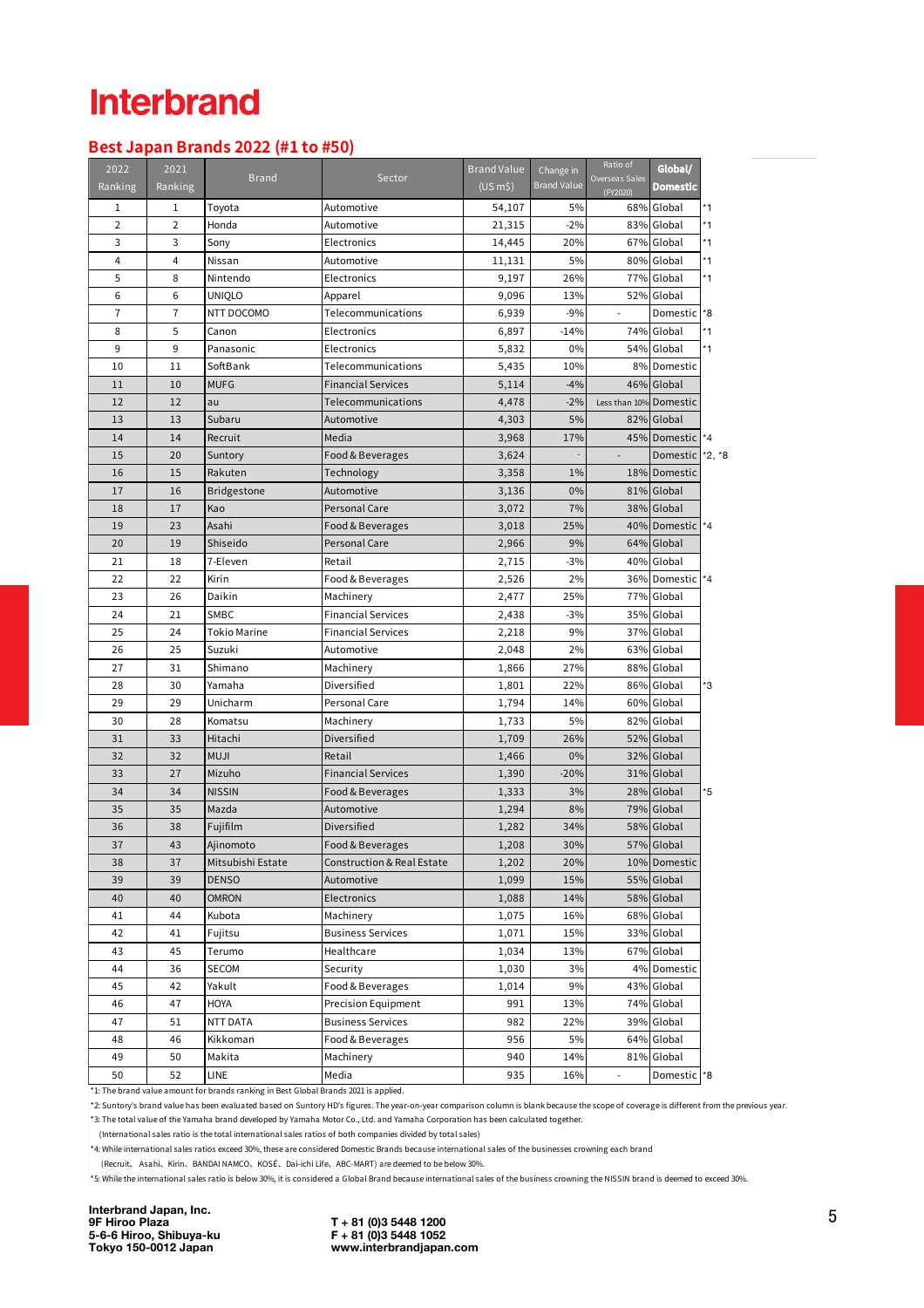### **BestJapanBrands2022(#51 to#100)**

| 2022<br>Ranking | 2021<br>Ranking | <b>Brand</b>        | Sector                                | <b>Brand Value</b><br>$(US \, m\$ | Change in<br><b>Brand Value</b> | Ratio of<br>Overseas Sales<br>(FY2020) | Global/<br>Domestic      |      |
|-----------------|-----------------|---------------------|---------------------------------------|-----------------------------------|---------------------------------|----------------------------------------|--------------------------|------|
| 51              | 55              | <b>BANDAI NAMCO</b> | Entertainment                         | 923                               | 22%                             |                                        | 34% Domestic 1*4         |      |
| 52              | <b>NEW</b>      | Nissay              | <b>Financial Services</b>             | 922                               | New                             |                                        | Domestic <sup>1</sup> *8 |      |
| 53              | 49              | <b>KEYENCE</b>      | Electronics                           | 900                               | 8%                              |                                        | 56% Global               |      |
| 54              | 56              | Olympus             | Healthcare                            | 848                               | 14%                             |                                        | 83% Global               |      |
| 55              | 54              | Ricoh               | <b>Business Services</b>              | 788                               | 1%                              |                                        | 55% Global               |      |
| 56              | 48              | KOSÉ                | <b>Personal Care</b>                  | 766                               | $-9%$                           |                                        | 40% Domestic *4          |      |
| 57              | 57              | <b>ASICS</b>        | <b>Sporting Goods</b>                 | 753                               | 4%                              |                                        | 77% Global               |      |
| 58              | 59              | Isuzu               | Automotive                            | 748                               | 7%                              |                                        | 61% Global               |      |
| 59              | 69              | Nitori              | Retail                                | 739                               | 29%                             | Less than 10% Domestic                 |                          |      |
| 60              | 58              | Daiwa House         | <b>Construction &amp; Real Estate</b> | 731                               | 4%                              | Less than 10% Domestic                 |                          |      |
| 61              | 68              | Murata              | Electronics                           | 728                               | 25%                             |                                        | 91% Global               |      |
| 62              | 65              | <b>NEC</b>          | <b>Business Services</b>              | 701                               | 13%                             |                                        | 23% Domestic             |      |
| 63              | 60              | Nomura              | <b>Financial Services</b>             | 699                               | 1%                              |                                        | 27% Global               | $*7$ |
| 64              | 53              | Lawson              | Retail                                | 694                               | $-12%$                          | Less than 10% Domestic                 |                          |      |
| 65              | 63              | Pigeon              | Personal Care                         | 682                               | 3%                              |                                        | 58% Global               |      |
| 66              | 66              | Epson               | <b>Business Services</b>              | 648                               | 5%                              |                                        | 78% Global               |      |
| 67              | 64              | Meiji               | Food & Beverages                      | 635                               | $-4%$                           | Less than 10% Domestic                 |                          |      |
| 68              | <b>NEW</b>      | Chugai              | Pharmaceuticals                       | 633                               | New                             |                                        | 47% Global               |      |
| 69              | <b>NEW</b>      | Meiji Yasuda        | <b>Financial Services</b>             | 624                               | New                             |                                        | Domestic <sup>*8</sup>   |      |
| 70              | 78              | WORKMAN             | Retail                                | 613                               | 29%                             | Less than 10% Domestic                 |                          |      |
| 71              | 72              | Sompo Holdings      | <b>Financial Services</b>             | 605                               | 18%                             |                                        | 20% Domestic             |      |
| 72              | 62              | Japan Airlines      | Logistics                             | 593                               | $-12%$                          |                                        | 28% Domestic *6          |      |
| 73              | 71              | Mitsubishi Motors   | Automotive                            | 576                               | 7%                              |                                        | 71% Global               |      |
| 74              | 61              | Mitsubishi Electric | Diversified                           | 567                               | $-17%$                          |                                        | 42% Global               |      |
| 75              | 75              | <b>ORIX</b>         | <b>Financial Services</b>             | 560                               | 17%                             |                                        | 21% Domestic             |      |
| 76              | 67              | FamilyMart          | Retail                                | 549                               | $-9%$                           | $\overline{a}$                         | Domestic *8              |      |
| 77              | 73              | Mitsui Fudosan      | <b>Construction &amp; Real Estate</b> | 537                               | 6%                              | Less than 10% Domestic                 |                          |      |
| 78              | 80              | Sagawa              | Logistics                             | 512                               | 16%                             |                                        | 11% Domestic             |      |
| 79              | 76              | Brother             | <b>Business Services</b>              | 506                               | 6%                              | 84%                                    | Global                   |      |
| 80              | 70              | Calbee              | Food & Beverages                      | 505                               | $-6%$                           |                                        | 20% Domestic             |      |
| 81              | 77              | Casio               | Electronics                           | 494                               | 4%                              |                                        | 71% Global               |      |
| 82              | 81              | Matsumotokiyoshi    | Retail                                | 479                               | 9%                              | Less than 10% Domestic                 |                          |      |
| 83              | 83              | <b>KONAMI</b>       | Entertainment                         | 470                               | 25%                             |                                        | 19% Domestic             |      |
| 84              | <b>NEW</b>      | Sumitomo Life       | <b>Financial Services</b>             | 469                               | New                             | $\overline{\phantom{a}}$               | Domestic <sup>+8</sup>   |      |
| 85              | 74              | Asahi Kasei         | Diversified                           | 452                               | $-6%$                           |                                        | 43% Global               |      |
| 86              | 79              | Dai-ichi Life       | <b>Financial Services</b>             | 435                               | $-4%$                           |                                        | 30% Domestic *4          |      |
| 87              | 86              | Lion                | Personal Care                         | 417                               | 19%                             |                                        | 27% Domestic             |      |
| 88              | NEW             | Astellas            | Pharmaceuticals                       | 412                               | New                             |                                        | 76% Global               |      |
| 89              | 94              | Mercari             | Retail                                | 401                               | 39%                             | Less than 10% Domestic                 |                          |      |
| 90              | 89              | ZOZOTOWN            | Retail                                | 398                               | 20%                             | Less than 10% Domestic                 |                          |      |
| 91              | 82              | Nikon               | <b>Precision Equipment</b>            | 378                               | $-12%$                          |                                        | 84% Global               |      |
| 92              | 87              | Resona              | <b>Financial Services</b>             | 368                               | 6%                              | Less than 10% Domestic                 |                          |      |
| 93              | 88              | Sekisui House       | <b>Construction &amp; Real Estate</b> | 349                               | 3%                              |                                        | 15% Domestic             |      |
| 94              | 84              | ABC-MART            | Retail                                | 328                               | $-9%$                           |                                        | 31% Domestic *4          |      |
| 95              | <b>NEW</b>      | Daihatsu            | Automotive                            | 320                               | <b>New</b>                      |                                        | Domestic <sup>*8</sup>   |      |
| 96              | 95              | Yamato              | Logistics                             | 305                               | 10%                             | Less than 10% Domestic                 |                          |      |
| 97              | 93              | MS&AD               | <b>Financial Services</b>             | 304                               | 2%                              |                                        | 16% Domestic             |      |
| 98              | 96              | POLA                | Personal Care                         | 290                               | 19%                             |                                        | 15% Domestic             |      |
| 99              | <b>NEW</b>      | CAINZ               | Retail                                | 272                               | <b>New</b>                      | $\overline{\phantom{a}}$               | Domestic <sup>*8</sup>   |      |
| 100             | 99              | Rinnai              | Diversified                           | 264                               | 28%                             |                                        | 49% Global               |      |

\*6: Japan Airlines is considered a Domestic Brand because its international sales combine domestic flights and international sales, and the actual sales generated internationally is not published. .<br>\*7: While the international sales ratio is below 30%, brands that have ranked in JBGB in the past are considered Global Brands.

\*8: The overseas sales ratio of NTT DOCOMO, Suntory, LINE, Nissay, Meiji Yasuda, FamilyMart, Sumitomo Life, Daihatsu, and CAINZ is not disclosed, so we consider them as Domestic brands.

Interbrand Japan, Inc. 9F Hiroo Plaza T + 81 (0)3 5448 1200 5-6-6 Hiroo, Shibuya-ku F + 81 (0)3 5448 1052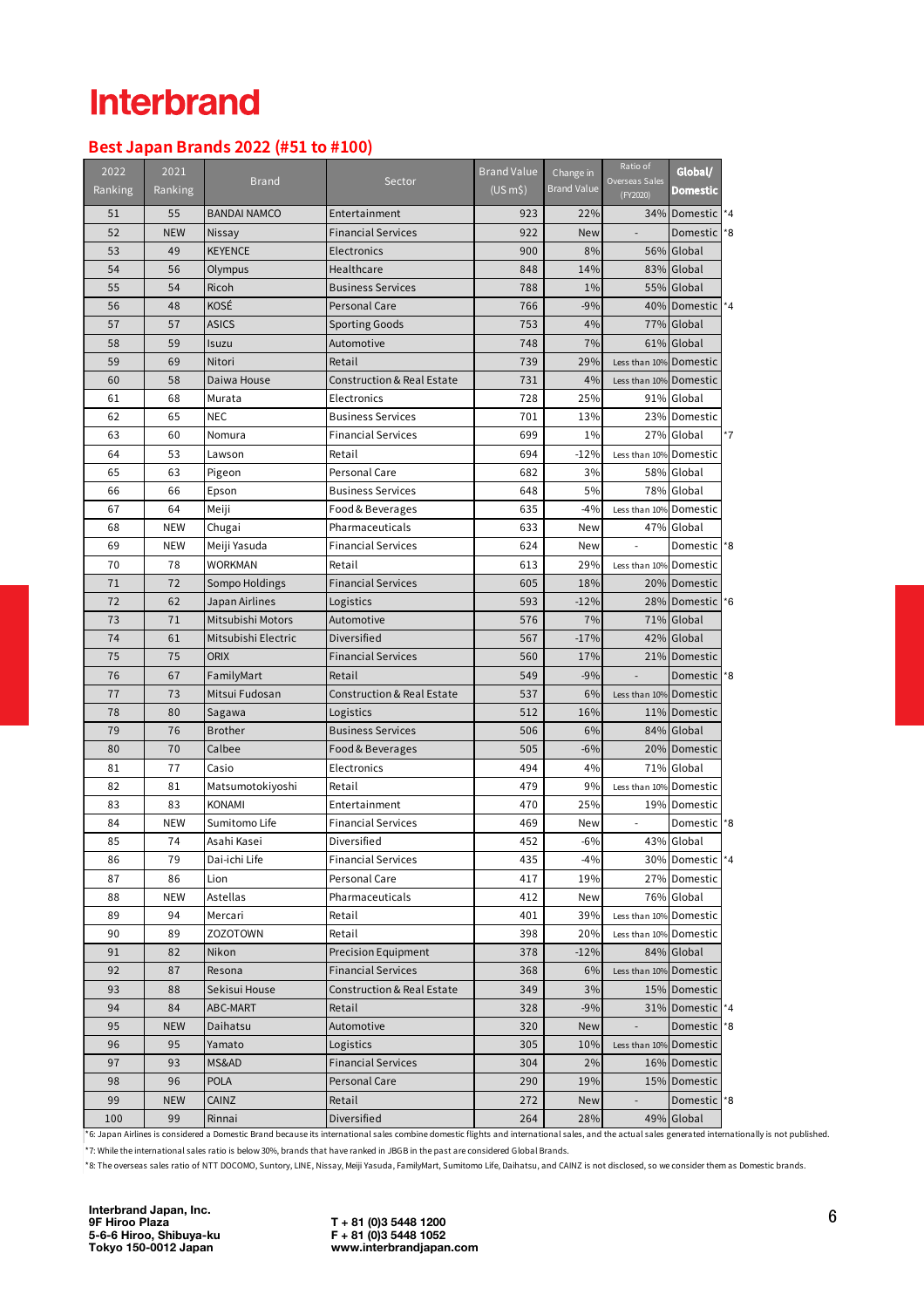### New Entrants

#### **Nissay (52nd)**

Nissay aims to put into practice "customer-oriented business operations" and is promoting activities to set policies and initiatives and disclose these initiatives' results. In the medium- to long-term plan (2021-2023) "Going Beyond," Nissay has established its management vision "To become an unshakable market leader" and the vision "To continue to support the future of our customers and society through people, services, and digital technology." In addition, Nissay has announced a new corporate message, "Connecting Today and the Future," to express its desire to stay close to the "today" of its customers and society and continue to deliver a secure "future."

#### **Chugai (68th)**

Chugai's mission is "to create new value through the provision of innovative medicines and services for the benefit of the medical community and human health around the world." Its core values are "patient-centered, frontier spirit, and integrity," and its vision is "to provide advanced, patient-centered and sustainable healthcare based on its unique scientific and technological capabilities in collaboration with Roche." In addition, as part of its new growth strategy for 2030, the company has identified and is implementing five reforms: drug discovery reform, development reform, pharmaceutical reform, value delivery reform, and growth platform reform. As an embodiment of these reforms, the company is boldly developing therapeutic drugs for new coronavirus infections, such as antibody cocktail therapy.

#### **Meiji Yasuda (69th)**

As its philosophy, Meiji Yasuda has established "Reliable Peace of Mind, Forever." Its corporate vision is "The most people-friendly life insurance company that continues to be chosen with trust," and its values are "Customer Orientation and Ethics, Challenge and Creation, Collaboration and Growth." Under MY Mutual Way 2030, a 10-year plan starting in April 2020, Meiji Yasuda has set its vision for the next 10 years as "To be the leading life insurer that brings health to people and vitality to communities." Through its health promotion and regional development initiatives, such as "Minna no Kenkatsu Project" and "Local Genki Project," Meiji Yasuda is developing the "Kizuna Movement," an employee-driven bottom-up small group activity, to promote the penetration and establishment of its brand image and to encourage each employee to understand the importance of building the corporate brand and to take concrete and voluntary actions based on this understanding.

#### **Sumitomo Life (84th)**

Sumitomo Life has established a brand vision "Strengthening Your Future," and has been promoting four advanced values: "advanced consulting and services that always and forever last," "leading the industry in product development for a strong life," "providing customer service of inspiring quality," and "supporting a healthy life and a rich and bright senior life." It has launched Vitality, a "health promotion type" insurance that offers discounts and refunds on premiums when health improves. A flagship store that does not sell insurance products was opened in Ginza, Tokyo, providing a place to experience a new service that is different from conventional insurance. It has shifted from "GNP" sales of "Giri (theory of Justice), Ninjou (human emotions) and Present" to "WIN" sales of "Well-being, (digital) Innovation, and Ningen-ryoku (human power)." In April 2021 the company launched a cross-divisional organization under the direct control of the president, the Human Resources Development Division, to focus on developing human resources capable of creating new value.

 $T + 81$  (0)3 5448 1200<br>F + 81 (0)3 5448 1052 www.interbrandiapan.com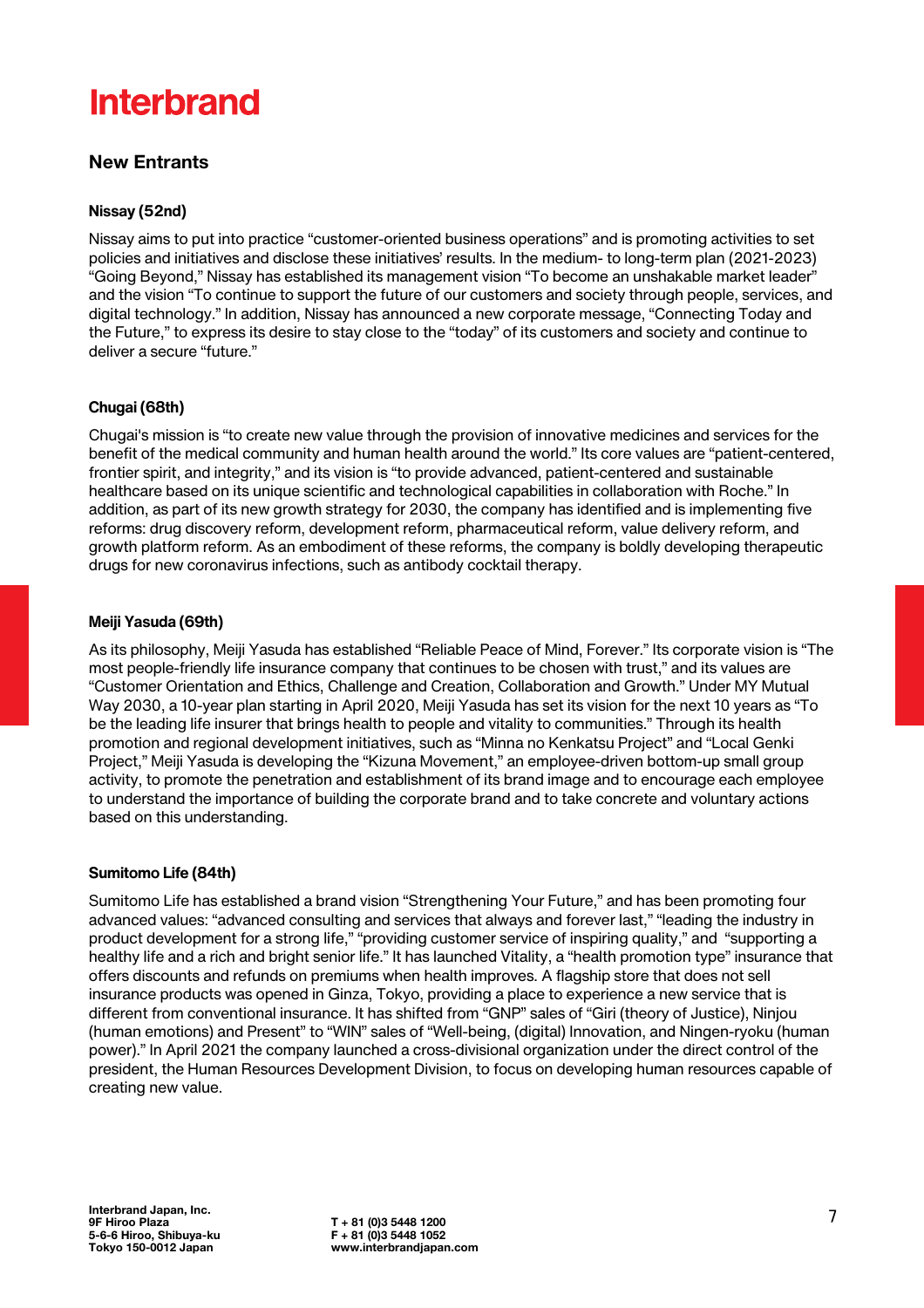#### **Astellas (88th)**

Astellas has established a vision of "standing at the forefront of changing healthcare and transforming scientific progress into value for patients." The Astellas Way is the common set of values of the Astellas Group, summarized in five messages: Patient Orientation, Initiative, Results, Diversity, and Integrity. One Astellas joins with the Astellas Way to form its HR Vision. The company aims to foster a corporate culture of "Patient-centricity" in which each employee acts with the patient in mind and reflects this in their daily work.

#### **Daihatsu (95th)**

Daihatsu has established the group slogan "Light you up" and the brand vision "Broadening life's mobility to support various lifestyles around the world in freely enjoying brilliant individual lives." Under the medium- to long-term management scenario "D-Challenge 2025" covering the period from 2017 to 2025, it aims to evolve the Daihatsu brand through mono zukuri (vehicle manufacturing) and koto zukuri (value creation by expanding contact with customers and local communities). Since its establishment, the brand has pursued SSC (Simple, Slim, and Compact) as its product concept.

#### **CAINZ (99th)**

CAINZ's corporate philosophy is based on the Promise "Lala, Lala for Life" and the Vision "Changing the world from everyday life." CAINZ has established the following core values: "Connect with Kindness," "Create with Creation," and "Surpass the Box." The "Kumimachi" concept was formulated to strengthen the relationship between stores and the surrounding area through the resolution of local issues. With the keywords "stress-free," "personalized," "emotional," and "community" for employees and customers, the company is developing various systems on its own at high speed under the concept of "IT retailing." The organization has also been restructured into strategic business units (Professional, Lifestyle, and Daily Necessities) to match the customer focus, pursue customer value, and create unique PB products and stores.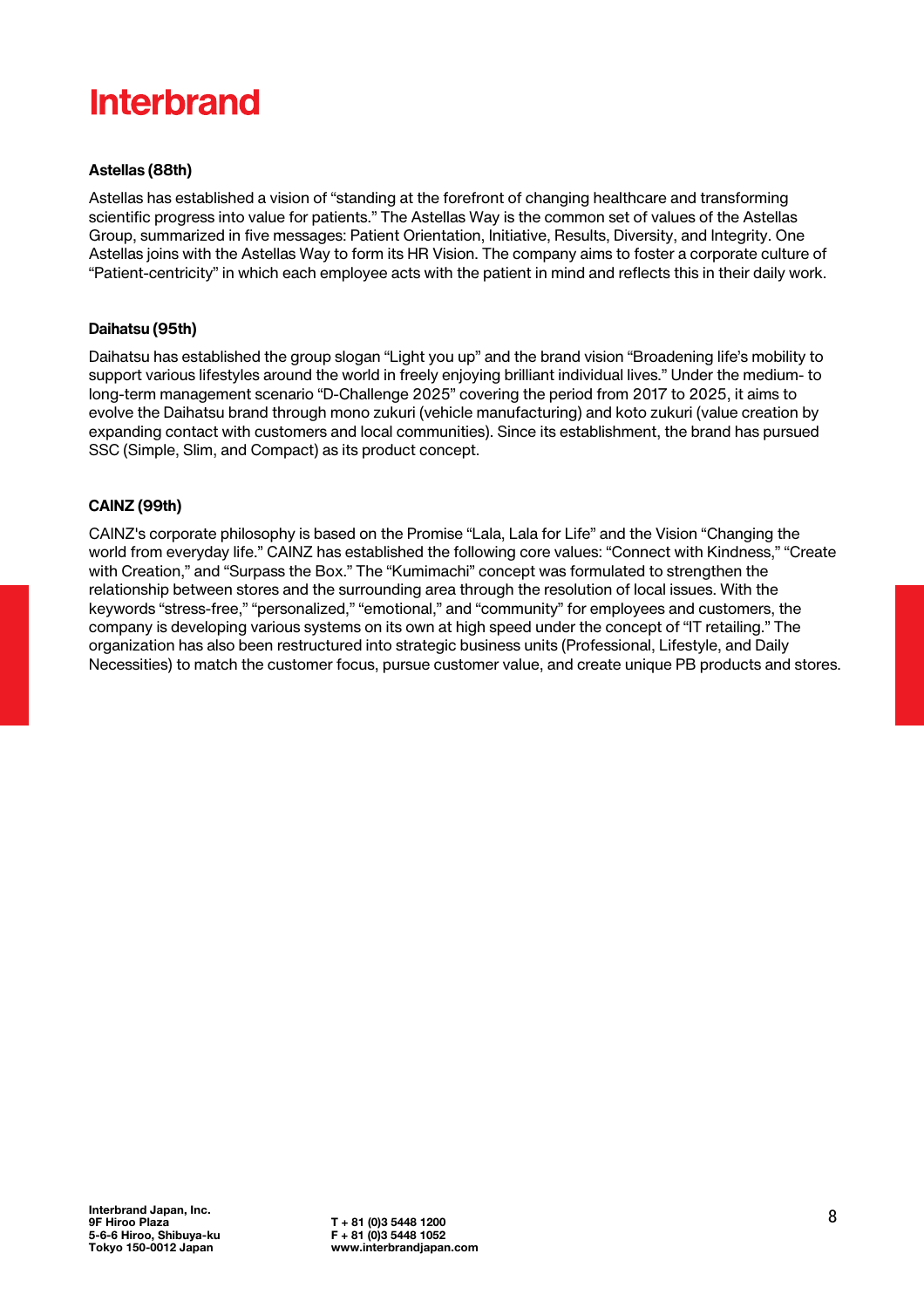### **About Best Japan Brands 2022 Brand Valuation**

#### **Criteria for Inclusion**

To shed light on the value of global Japanese brands and enable comparison of their relative position against a common global measure, brands meeting the following criteria were selected for evaluation:

- The brand originated in Japan: The corporate or business brand is the product of a Japanese enterprise.
- Various financial information must be publicly available or audited financial information must be available.
- 2021 brand values were applied to brands ranked in Best Global Brands 2021.
- The brand is recognized in Japan.

#### **Methodology**

Interbrand's methodology for evaluating brand value is based on the brand's financial strength, influence on purchasing decisions, and contribution of future earnings. In the same way that securities analysts analyze and evaluate the value of a company, we analyze and evaluate the value of a brand by asking, "What is its future earning potential?" This methodology has been certified compliant with the ISO 10668, the global standard for measuring the monetary value of brands as established by the International Organization for Standardization. The evaluation is made up of the following three specific analyses:

#### 1. Financial Performance: Project the company's future earnings

First, we estimate the current and future revenues of the business operating under the brand. We then subtract operating earnings, taxes, and capital cost of investment to calculate future economic profit. This analysis is based on publicly available or audited corporate information, and future projections are based on analysts' estimates\*.

\*For analyst forecasts this evaluation relies on analysts' estimates obtained from IFIS Japan, Ltd at [http://www.ifis.co.jp/.](http://www.ifis.co.jp/) The IFIS Consensus data <https://www.ifis.co.jp/en/> used is current as of October 30, 2021.

#### 2. Role of Brand: Derive the brand's contribution to profits

Next, to derive the brand's contribution to future economic profits as calculated in the analysis of financial performance, we analyze the brand's influence on customer purchasing decisions. In evaluating the role that a brand plays in consumer purchasing trends, we perform benchmark analyses by industry that draw on our database of over 10,000 brand value evaluations accumulated over the past 20 years. Based on these industry benchmarks, we perform a proprietary analysis to derive a Brand Contribution Score.

#### 3. Brand Strength: Evaluate the brand's contribution to future earnings

Brand strength analysis measures a brand's power to inspire what the client needs to sustain future earnings—market loyalty, repeat purchases by consumers, and lock in—and discounts brand earnings to derive a present value. Our evaluation offers a systematic means of determining a brand's risk based on 10 factors key to brand vitality, and is represented on a scale of 0 to 100, with 100 being a perfect brand. Brands within the same industry are compared based on these factors, and the top brands are then compared to global brands in other industries.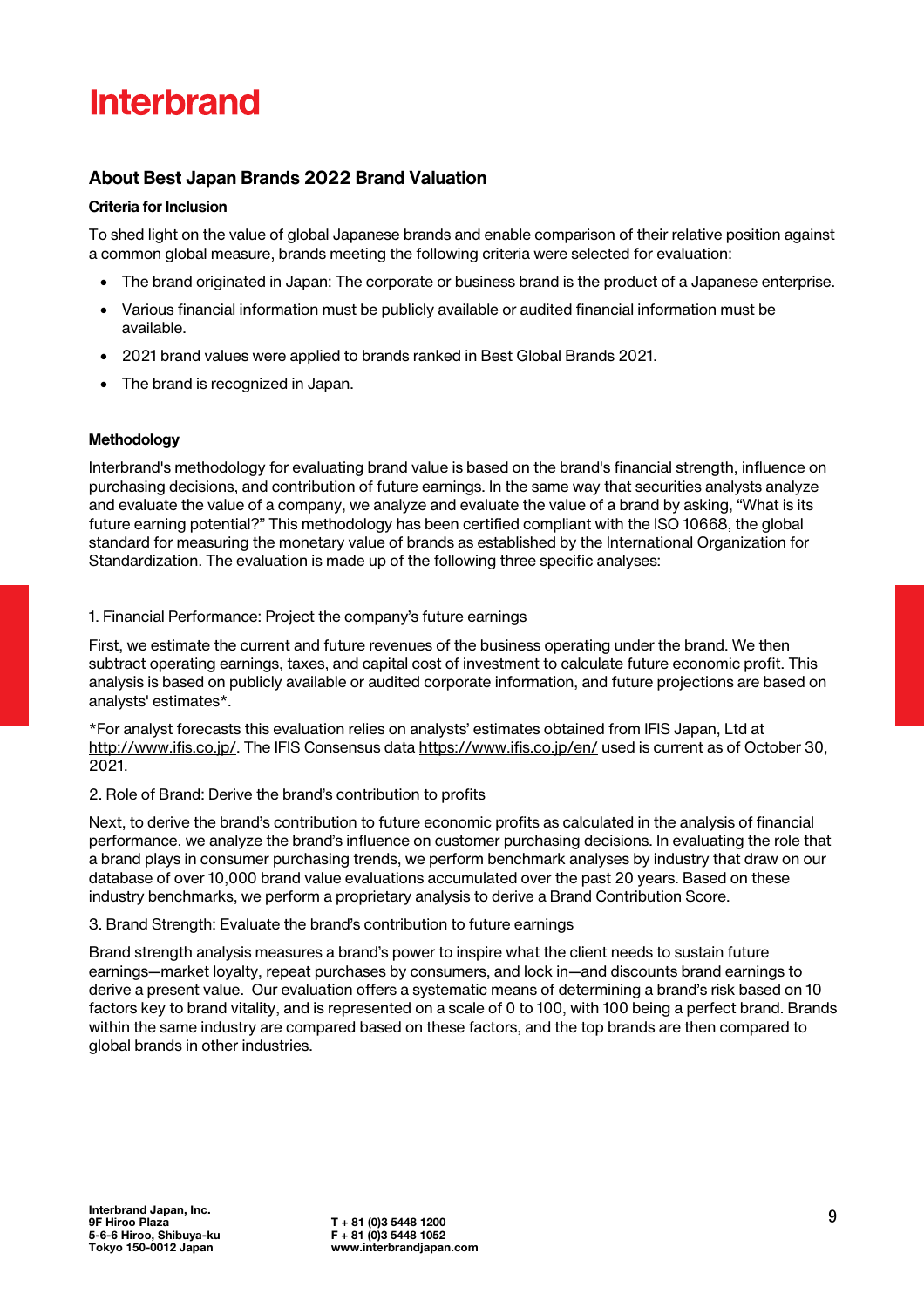| <b>Internal Factors</b> | <b>External Factors</b> |            |
|-------------------------|-------------------------|------------|
| Leadership              | Engagement              | Relevance  |
| • Direction             | · Distinctiveness       | • Presence |
| · Alignment             | • Coherence             | ∙ Trust    |
| • Empathy               | · Participation         | • Affinity |
| • Agility               |                         |            |

This brand strength score is then converted into a discount rate a method unique to Interbrand, and this rate is used to discount future brand profits, thus calculating the brand value. Brand Role Analysis and Brand Strength Analysis are calculated using a wide variety of published reports and other documents, which are then assessed by consultants in each of our global offices.